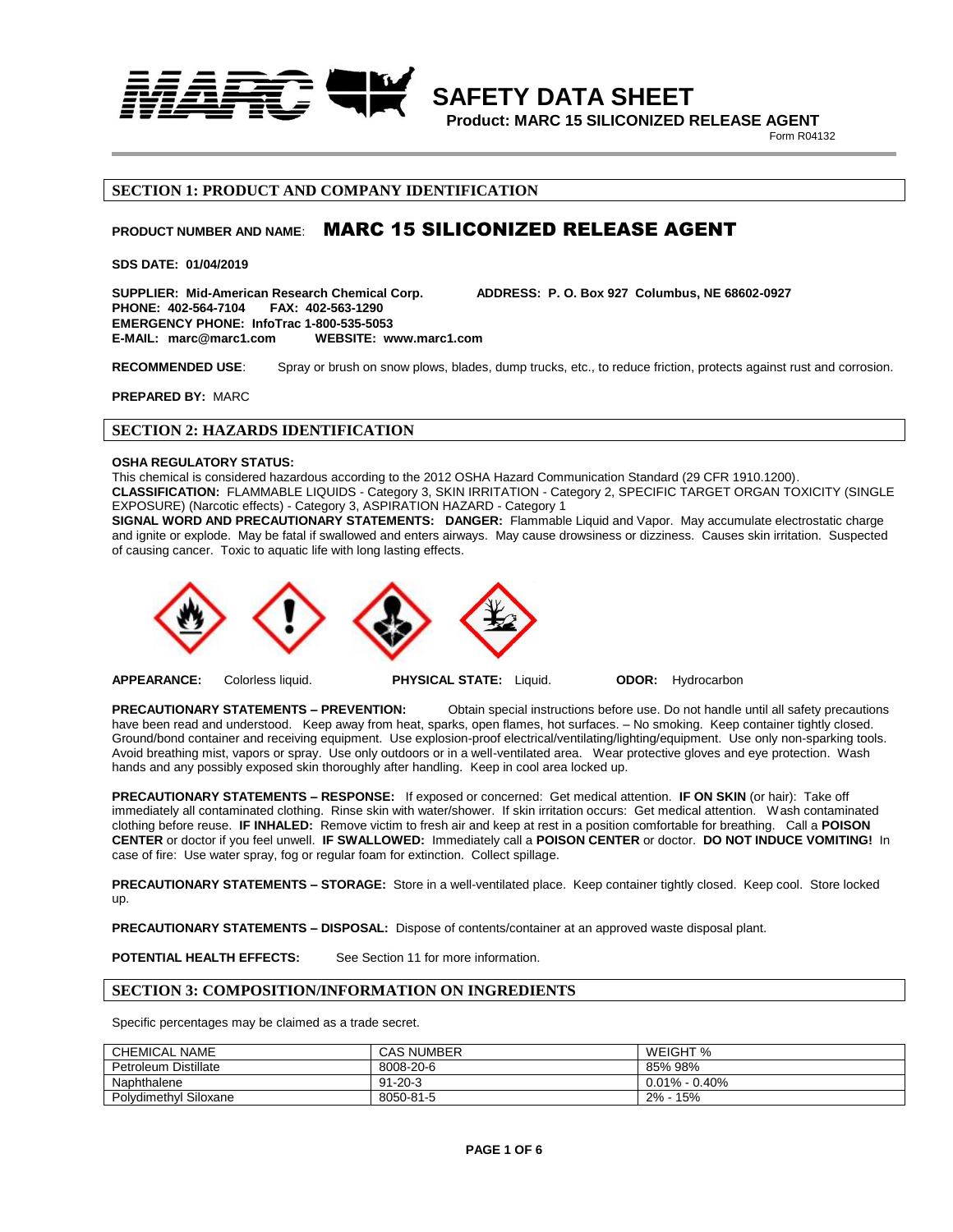

 **Product: MARC 15 SILICONIZED RELEASE AGENT 1989 Property R04132** 

### **SECTION 4: FIRST AID MEASURES**

**GENERAL ADVICE:** In case of accident or if you feel unwell, seek medical advice immediately (show directions for use or safety data sheet if possible).

- **EYES**: Flush immediately with large amounts of water for at least 15 minutes. Eyelids should be held away from the eyeball to ensure thorough rinsing. Gently remove contacts while flushing. Get medical attention if irritation persists. .
- **SKIN:** Immediately wash exposed skin with soap and water while removing contaminated clothing and shoes. May be absorbed through the skin in harmful amounts. Get medical attention if irritation persists. Any injection injury from high pressure equipment should be evaluated immediately by a physician as potentially serious (See NOTES TO PHYSICIAN).
- **INGESTION**: **DO NOT INDUCE VOMITING** because of danger of aspirating liquid into lungs, causing serious damage and chemical pneumonitis. If spontaneous vomiting occurs, keep head below hips, or if patient is lying down, turn body and head to side to prevent aspiration and monitor for breathing difficulty. Never give anything by mouth to an unconscious person. Keep affected person warm and at rest. **GET IMMEDIATE MEDICAL ATTENTION!**
- **INHALATION:** Remove person to fresh air. If not breathing, institute rescue breathing. If breathing is difficult, ensure airway is clear, give oxygen and monitor. If heart has stopped, immediately begin cardiopulmonary resuscitation (CPR). Keep affected person warm and at rest. **GET IMMEDIATE MEDICAL ATTENTION!**

**MOST IMPROTANT SIGNS AND SYMPTOMS, BOTH SHORT-TERM AND DELAYED WITH OVEREXPOSURE:**

**ADVERSE EFFECTS:** Acute: Headache, drowsiness, dizziness, loss of coordination, disorientation and fatigue. Delayed: Dry skin and possible irritation with repeated or prolonged exposure.

#### **INDICATION OF ANY IMMEDIATE MEDICAL ATTENTION AND SPECIAL TREATMENT NEEDED:**

**NOTES TO PHYSICIANS OR FIRST AID PROVIDERS: INGESTION:** This material represents a significant aspiration and chemical pneumonitis hazard. Induction of emesis is not recommended.

# **SECTION 5: FIRE FIGHTING MEASURES**

**SUITABLE EXTINGUISHING MEDIA:** For small fires, Class B fire extinguishing media such as CO2, dry chemical, foam (AFFF/ATC) or water spray can be used.

**UNSUITABLE EXTINGUISHING MEDIA:** Do not use straight water streams to avoid spreading fire.

**SPECIFIC HAZARDS ARISING FROM THE CHEMICAL:** This product has been determined to be a flammable liquid per the OSHA Hazard Communication Standard and should be handled accordingly. May accumulate electrostatic charge and ignite or explode. Vapors may travel along the ground or be moved by ventilation and ignited by many sources such as pilot lights, sparks, electric motors. Static discharge, or other ignition sources at locations distant from material handling. Flashback can occur along vapor trail.

HAZARDOUS DECOMPOSITION PRODUCTS: Smoke, carbon monoxide, carbon dioxide and other products of incomplete combustion.

#### **EXPLOSION DATA**

| <b>Sensitivity to Mechanical Impact:</b> | No  |
|------------------------------------------|-----|
| <b>Sensitivity to Static Discharge:</b>  | Yes |

# **SPECIAL PROTECTIVE EQUIPMENT AND**

**PRECAUTIONS FOR FIRE FIGHTERS**: Firefighters should wear full protective clothing and positive-pressure self-contained breathing apparatus (SCBA) with a full face-piece, as appropriate. Avoid using straight water streams. Water spray and foam (AFFF/ATC) must be applied carefully to avoid frothing and from as far a distance as possible. Avoid excessive water spray application. Keep surrounding area cool with water spray from a distance and prevent further ignition of combustible material. Keep run-off water out of sewers and water sources.

#### **SECTION 6: ACCIDENTAL RELEASE MEASURES**

**EMERGENCY PROCEDURES:** Keep public away. Isolate and evacuate area. Shut off source if safe to do so. Eliminate all ignition sources. All contaminated surfaces will be slippery. Use suitable absorbent materials such as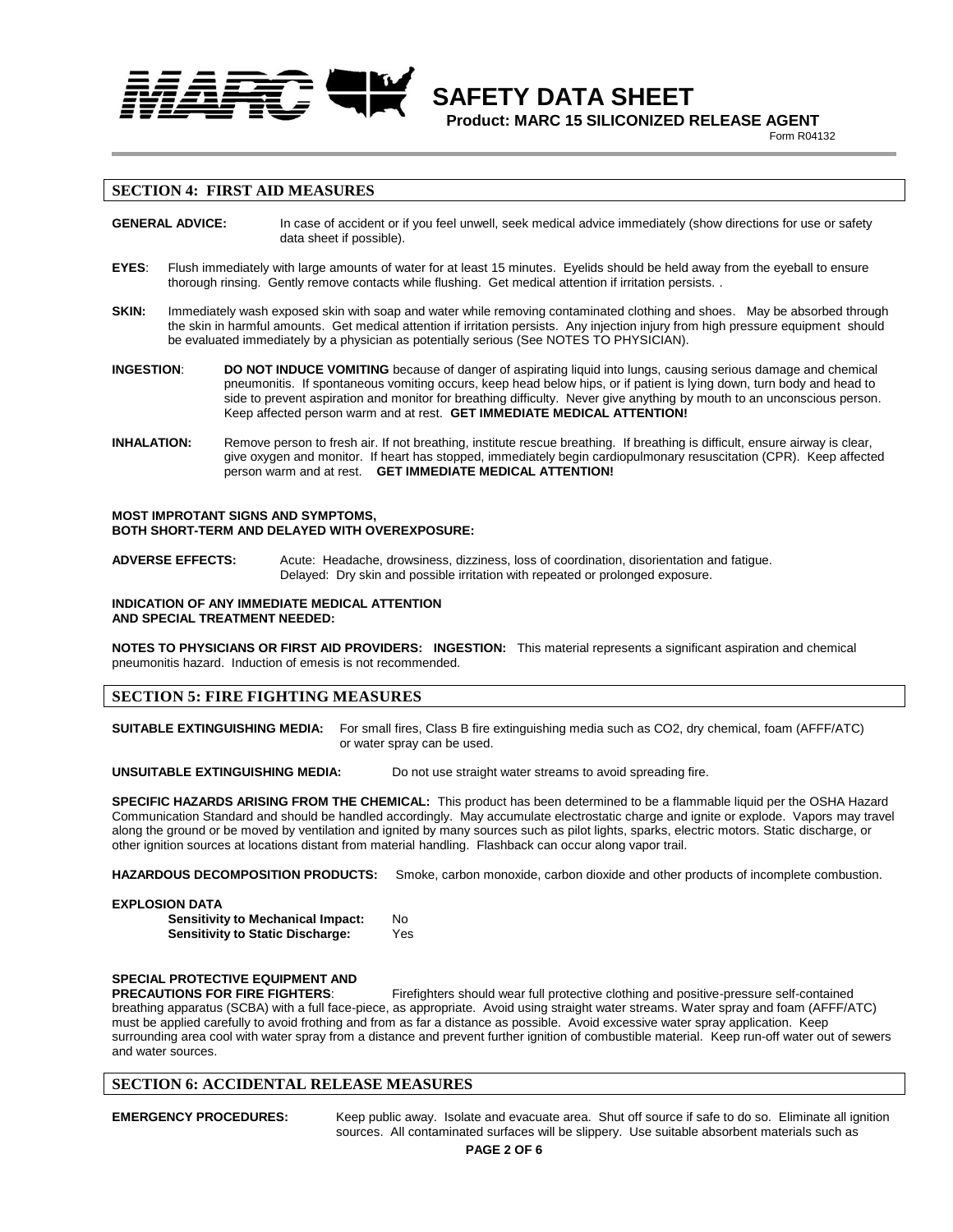

**Product: MARC 15 SILICONIZED RELEASE AGENT**

**1989 Property R04132** 

vermiculite, sand, or clay to clean up residual liquids. Recover and return free product to proper containers. When recovering free liquids ensure all equipment is grounded and boded. Use only non-sparking tools.

Advise authorities and National Response Center (800-424-8802) if product has entered a water course or sewer. Notify local health and pollution control agencies, if appropriate.

**PROTECTIVE EQUIPMENT:** Use personal protective devises as stated in Section 8.

**ENVIRONMENTAL PRECAUTIONS:** Avoid release to the environment. Avoid subsoil penetration.

**METHODS AND MATERIALS FOR CONTAINMENT AND CLEANUP**: Same as EMERGENCY PROCEDURES.

# **SECTION 7: HANDLING AND STORAGE**

**GENERAL HANDLING:** Do not expose to heat, open flames, strong oxidizers or other sources of ignition. No smoking. Use appropriate grounding and bonding practices. Static accumulating flammable liquid. Avoid repeated and prolonged skin contact. Use personal protection measures as recommended in Section 8. Use only nonsparking tools. Do not cut, drill, grind or weld on empty containers since explosive residues may remain. **OTHER PRECAUTIONS: KEEP OUT OF REACH OF CHILDREN!! CAREFULLY READ ENTIRE LABEL BEFORE USE! DO NOT TAKE INTERNALLY! STORAGE:** Store in cool, well ventilated area, in properly closed containers that are appropriately labeled. Store locked up.

**INCOMPATIBLE MATERIALS:** Strong oxidizing agents.

#### **SECTION 8: EXPOSURE CONTROLS/PERSONAL PROTECTION**

| <b>NAME</b>                 | <b>ACGIH TLV</b>             |
|-----------------------------|------------------------------|
| <b>Petroleum Distillate</b> | 200 mg/m3 TWA                |
| 8008-20-6                   | Skin - potential significant |
|                             | Contribution to overall      |
|                             | Exposure by the cutaneous    |
|                             | route                        |

| <b>NAME</b>   | <b>ACGIH TLV</b>                                                                     | <b>OSHA PELS:</b> | <b>OSHA-VACATED PELS</b>                     | NIOSH IDLH |
|---------------|--------------------------------------------------------------------------------------|-------------------|----------------------------------------------|------------|
| Naphthalene   | 10 ppm TWA                                                                           | TWA: $10$ ppm     | 10 ppm TWA                                   | $250$ ppm  |
| $91 - 20 - 3$ | Skin - potential significant<br>Contribution to overall<br>Exposure by the cutaneous | TWA: 50 mg/m3     | 50 mg/m3 TWA<br>15 ppm STEL<br>75 mg/m3 STEL |            |
|               | route                                                                                |                   |                                              |            |

**ENGINEERING CONTROLS/ VENTILATION:** Local or general exhaust required in an enclosed area or with inadequate ventilation. Use mechanical ventilation equipment that is explosion-proof. **RESPIRATORY PROTECTION:** Use an approved organic vapor chemical cartridge or supplied air respirators when material produces vapors that exceed permissible exposure limits or excessive vapors are generated. **EYE PROTECTION:** Use goggles or face-shield if the potential for splashing exists. **SKIN PROTECTION/PROTECTIVE GLOVES:** Wear neoprene, nitrile or PVA gloves to prevent skin contact. Glove suitability is based on workplace conditions and usage. Contact the glove manufacturer for specific advice on glove selection and breakthrough times. **OTHER PROTECTIVE CLOTHING OR EQUIPMENT:** N/A **WORK HYGIENIC PRACTICES:** Handle in accordance with good industrial hygiene and safety practice. Avoid contact with skin, eyes and clothing. Wash thoroughly with soap and water after handling and before eating food.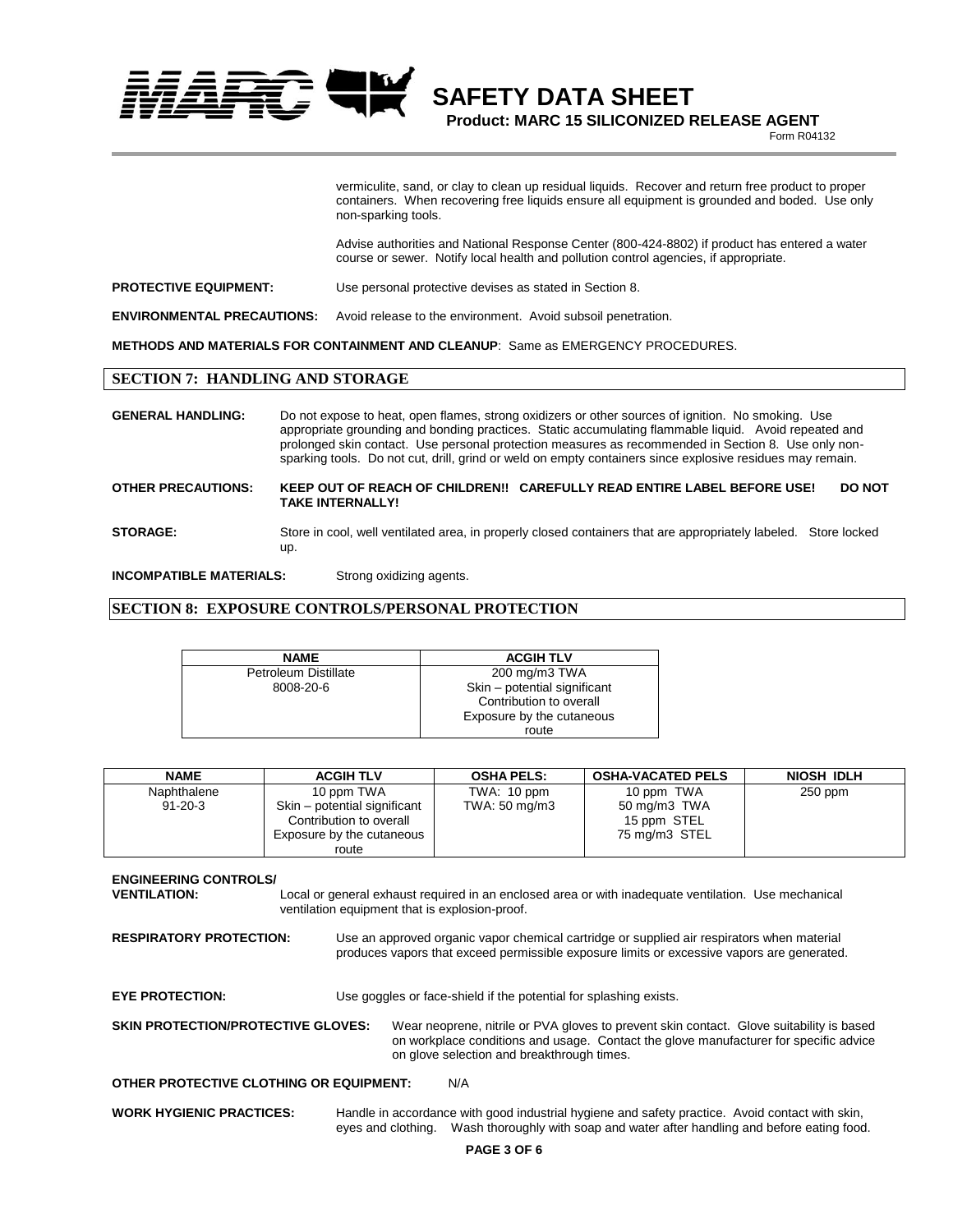

 **Product: MARC 15 SILICONIZED RELEASE AGENT 1989 Property R04132** 

### **SECTION 9: PHYSICAL AND CHEMICAL PROPERTIES**

**APPEARANCE-PHYSICAL STATE:** Liquid **COLOR:** Clear, Blue. **ODOR:** Hydrocarbon odor. **ODOR THRESHOLD:** No available data.

**PROPERTY VALUES (METHOD) pH:** Not applicable.<br> **MELTING/FREEZING POINT:** No available data. **MELTING/FREEZING POINT: BOILING POINT/RANGE:** 182-288°C/360-550°F **FLASH POINT/METHOD USED:** 49-88°C/120-190°F **EVAPORATION RATE:** No available data. **FLAMMABILITY (solid, gas):** Not applicable. **FLAMMABILITY LIMITS: UPPER FLAMMABILITY LIMIT:** 5.0 **LOWER FLAMMABILITY LIMIT:** 0.7<br> **VAPOR PRESSURE (mmHg):** 1-10 mm Hg @ 20°C **VAPOR PRESSURE (mmHg): VAPOR DENSITY (AIR = 1):** 4-5 **SPECIFIC GRAVITY (H2O = 1):** 0.82 **WATER SOLUBILITY:** None **SOLUBILITY IN OTHER SOLVENTS:** Negligible. **PARTITION COEFFICIENT:** No available data. **DECOMPOSITION TEMPERATURE:** No available data. **AUTO IGNITION TEMPERATURE:** 254°C / 489°F **KINEMATIC VISCOSITY:** 1.3-2.1 @ 50°C **DYNAMIC VISCOSITY:** No available data.<br> **EXPLOSIVE PROPTETIES:** No available data. **EXPLOSIVE PROPTETIES:** No available data.<br>**SOFTENING POINT:** No available data. **SOFTENING POINT:**<br>DENSITY: **BULK DENSITY:** Not applicable.

**DENSITY:** 6.78 lbs/gal

# **SECTION 10: STABILITY AND REACTIVITY**

**REACTIVITY:** This product is non-reactive under normal conditions.

**CHEMICAL STABILITY:** The material is stable at 70°F, 760 mmHg pressure.

**CONDITIONS TO AVOID:** Excessive heat, sources of ignition, open flame.

**INCOMPATIBILITY (MATERIALS TO AVOID):** Strong oxidizing agents.

**HAZARDOUS DECOMPOSITION OR BY-PRODUCTS:** None known under normal conditions of use.

**HAZARDOUS POLYMERIZATION:** Will not occur. **CONDITIONS TO AVOID (POLYMERIZATION):** Will not occur.

#### **SECTION 11: TOXICOLOGICAL INFORMATION**

#### **POTENTIAL SHORT-TERM ADVERSE EFFECTS FROM OVEREXPOSURES**

**EYES**: Causes mild eye irritation.

**SKIN:** Causes skin irritation. Effects may become more serious with repeated or prolonged contact. May be absorbed through the skin in harmful amounts.

**INGESTION:** May be fatal if swallowed or vomited and enters airways. May cause irritation of the mouth, throat and gastrointestinal tract.

**INHALATION**: Inhalation of high vapor concentrations may cause irritation of the respiratory system. May cause drowsiness or dizziness.

#### **ACUTE TOXICOLOGICAL DATA**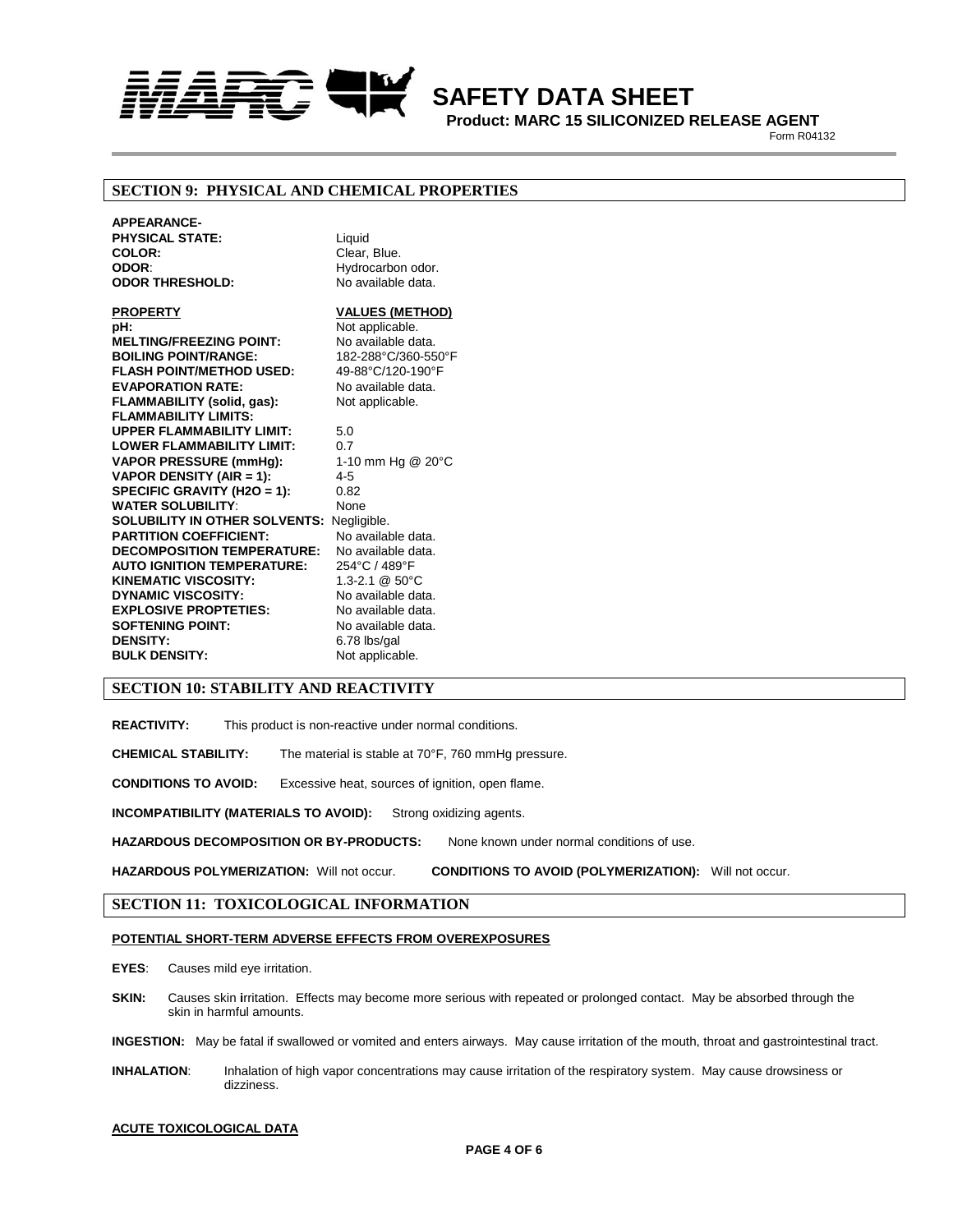**Product: MARC 15 SILICONIZED RELEASE AGENT**

**1989 Property R04132** 

| <b>NAME</b>          | ORAL LD50           | <b>DERMAL LD50</b>   | <b>INHALATION LC50</b> |
|----------------------|---------------------|----------------------|------------------------|
| Petroleum Distillate | $>5000$ mg/kg (Rat) | >2000 mg/kg (Rabbit) | >5.28 mg/L (Rat) 4 h   |
| 8008-20-6            |                     |                      |                        |
| Naphthalene          | 490 mg/kg (Rat)     | >2000 mg/kg (Rabbit) | >340 mg/Lm3 (Rat) 1 h  |
| 91020-3              |                     |                      |                        |

#### **DELAYED AND IMMEDIATE EFFECS AS WELL AS CHRONIC EFECTS FROM SHORT AND LONG-TERM EXPOSURE**

Altered mental state, drowsiness, peripheral motor neuropathy, irreversible brain damage, delirium, seizures, and sudden death have been reported from repeated overexposure to some hydrocarbon solvents, naphthas, and gasoline.

#### **ADVERSE EFFECTS RELATED TO THE PHYSICAL, CHEMICAL AND TOXICOLOGICAL CHARACTERISTICS**

**SIGNS & SYMPTOMS:** Nausea, vomiting, signs of nervous system depression: headache, drowsiness, dizziness, loss of coordination, disorientation and fatigue.

**SENSITIZATION:** Not expected to be a skin or respiratory sensitizer.

#### **MUTAGENIC EFFECTS: None known.**

**CARCINOGENICITY:** Cancer designations are listed in the table below.

| <b>NAME</b>          | <b>ACGIH</b>     | <b>IARC</b>          | <b>NTP</b>                | <b>OSHA</b> |
|----------------------|------------------|----------------------|---------------------------|-------------|
|                      | (Class)          | (Class)              |                           |             |
| Petroleum Distillate | Confirmed animal | Not classifiable (3) | Not listed.               | Not listed. |
| 8008-20-6            | carcinogen (A3)  |                      |                           |             |
| Naphthalene          | Confirmed animal | Possible human       | Reasonably anticipated to | Not listed. |
| 91020-3              | carcinogen (A3)  | carcinogen (2B)      | be a human carcinogen     |             |

#### **REPRODUCTIVE TOXICITY:** None known.

**SPECIFIC TARGET ORGAN TOXICITY (STOT) – SINGLE EXPOSURE:** Central nervous system.

**SPECIFIC TARGET ORGAN TOXICITY (STOT) – REPEATED EXPOSURE:** Not classified.

**ASPIRATION HAZARD:** May be fatal if swallowed or vomited and enters airways.

# **SECTION 12: ECOLOGICAL INFORMATION**

**ECOTOXICITY:** This product should be considered toxic to aquatic organisms, with the potential to cause long lasting adverse effects in the aquatic environment.

| <b>NAME</b>          | <b>ALGAE/AQUATIC</b>  | <b>FISH</b>                 | <b>TOXICITY TO</b>       | <b>CRUSTACEA</b>        |
|----------------------|-----------------------|-----------------------------|--------------------------|-------------------------|
|                      | <b>PLANTS</b>         |                             | <b>MICROORGANISMS</b>    |                         |
| Petroleum Distillate | 72-hr EL50 = $5.0-11$ | 96-hr LL50 = $18-25$ mg/l   | $\overline{\phantom{a}}$ | 48-hr EL50 = $1.4 - 21$ |
| 8008-20-6            | mg/l Algae            | Fish                        |                          | mg/I Invertebrates      |
| Naphthalene          |                       | 96-hr LC50 = $0.91 - 2.82$  |                          | 48-hr LC50 = 1.6 mg/l   |
| 91020-3              |                       | mg/l Rainbow trout (static) |                          | Daphnia magna           |
|                      |                       | 96-hr LC50 = $1.99$ mg/l    |                          |                         |
|                      |                       | Fathead minnow (static)     |                          |                         |

**PERSISTENCE AND DEGRADABILITY:** Expected to be inherently biodegradable.

**BIOACUMMULATION:** Has the potential to bioaccumulate.

**MOBILITY IN SOIL:** May partition into air, soil and water.

**OTHER ADVERSE EFFECTS:** No information available.